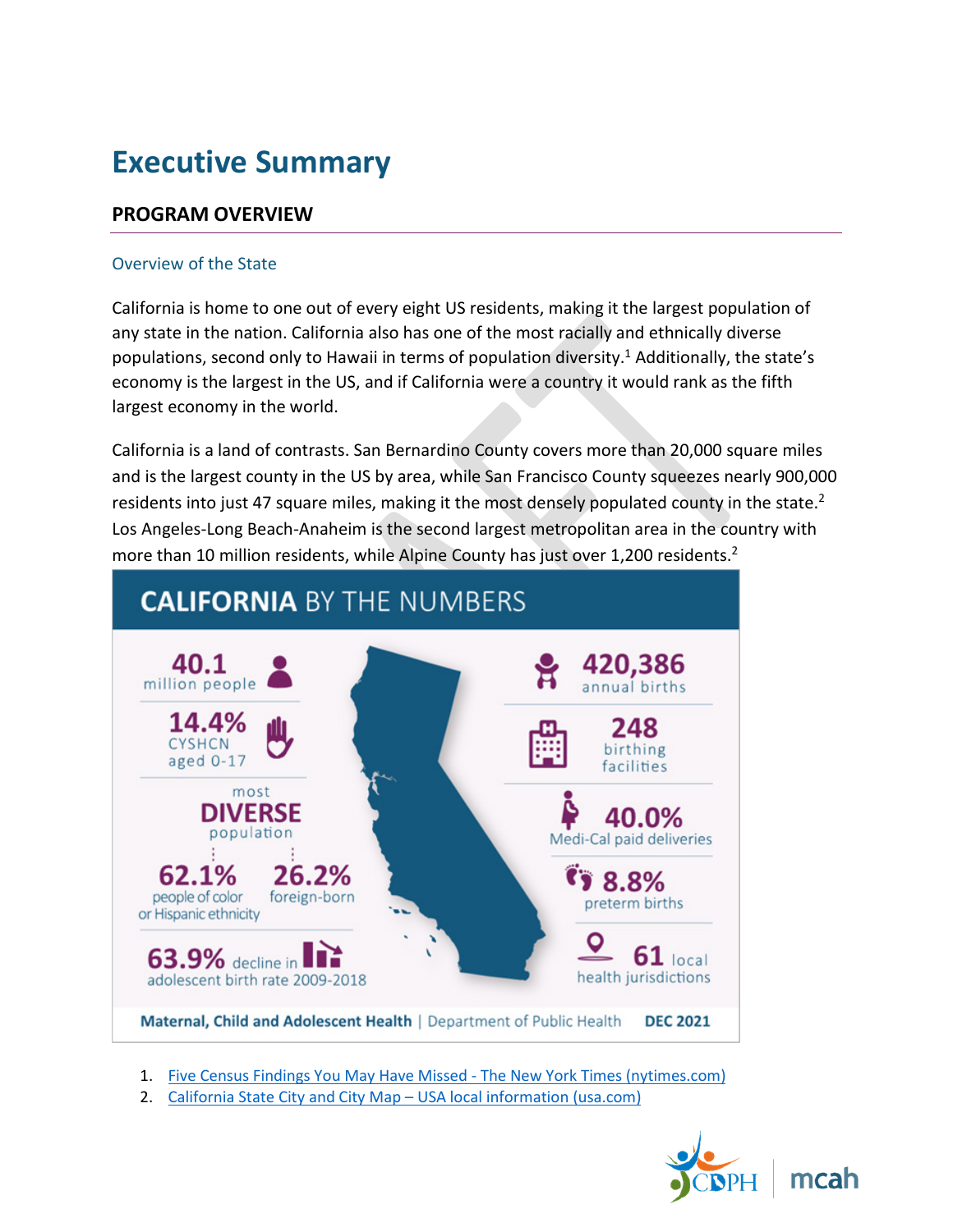### Title V Program Background

The mission of the California Department of Public Health (CDPH) is to advance the health and well-being of people and communities in California. The Maternal, Child, and Adolescent Health Division (MCAH) is one of three divisions in the Center for Family Health (CFH) in CDPH. MCAH administers the Title V Maternal and Child Health Services Block Grant Program.

CDPH/MCAH strengthens the capacity of Local Health Jurisdictions (LHJs), communities, and Community-Based Organizations (CBOs) to improve the health and well-being of women, infants, children, and adolescents throughout the state. MCAH programs and initiatives serve California's diverse populations and regions, providing resources, information, and data on physical, emotional, mental, and social health.

CDPH/MCAH supports 61 local MCAH programs, based in LHJs in 58 counties and three cities, which differ widely by population, geography, and socioeconomic factors. California's counties include major metropolitan areas as well as rural and frontier counties; global centers for agriculture, the arts, culture, technology, and innovation; geography ranging from coastal areas and mountains to the desert; nine National Parks; an international border; and countless other unique characteristics. Local MCAH programs play a critical role in the collaborative development of priorities and strategies that drive the MCAH mission.

In addition to local MCAH programs, Title V supports a variety of other programs such as the Black Infant Health Program (BIH), the Comprehensive Perinatal Services Program (CPSP), and the Adolescent Family Life Program (AFLP). CDPH/MCAH funds and supports partnerships with state and local agencies, CBOs, and universities to drive programmatic efforts that improve the health of the MCAH population. CDPH/MCAH also collaborates with partners across the state on topics including oral health, trauma and violence prevention, infectious and genetic diseases, nutrition support, adolescent sexual health, maternal and perinatal quality of care, developmental screening, and others. Families in California have an integral role to play and ongoing efforts to increase engagement of families is an important aspect of our Title V work.

#### Health Equity: A Core Focus

Achieving health and well-being for all Californians means acknowledging and addressing existing health disparities. CDPH/MCAH recognizes that systemic inequalities based on race/ethnicity, gender, sexual orientation, and disability status, along with poverty, trauma, and other social and environmental factors, have an interconnected and established impact on physical and mental well-being. To capture health disparities and inequities, CDPH/MCAH aims to use a health equity lens throughout our Title V Programs and plans to expand this focus in

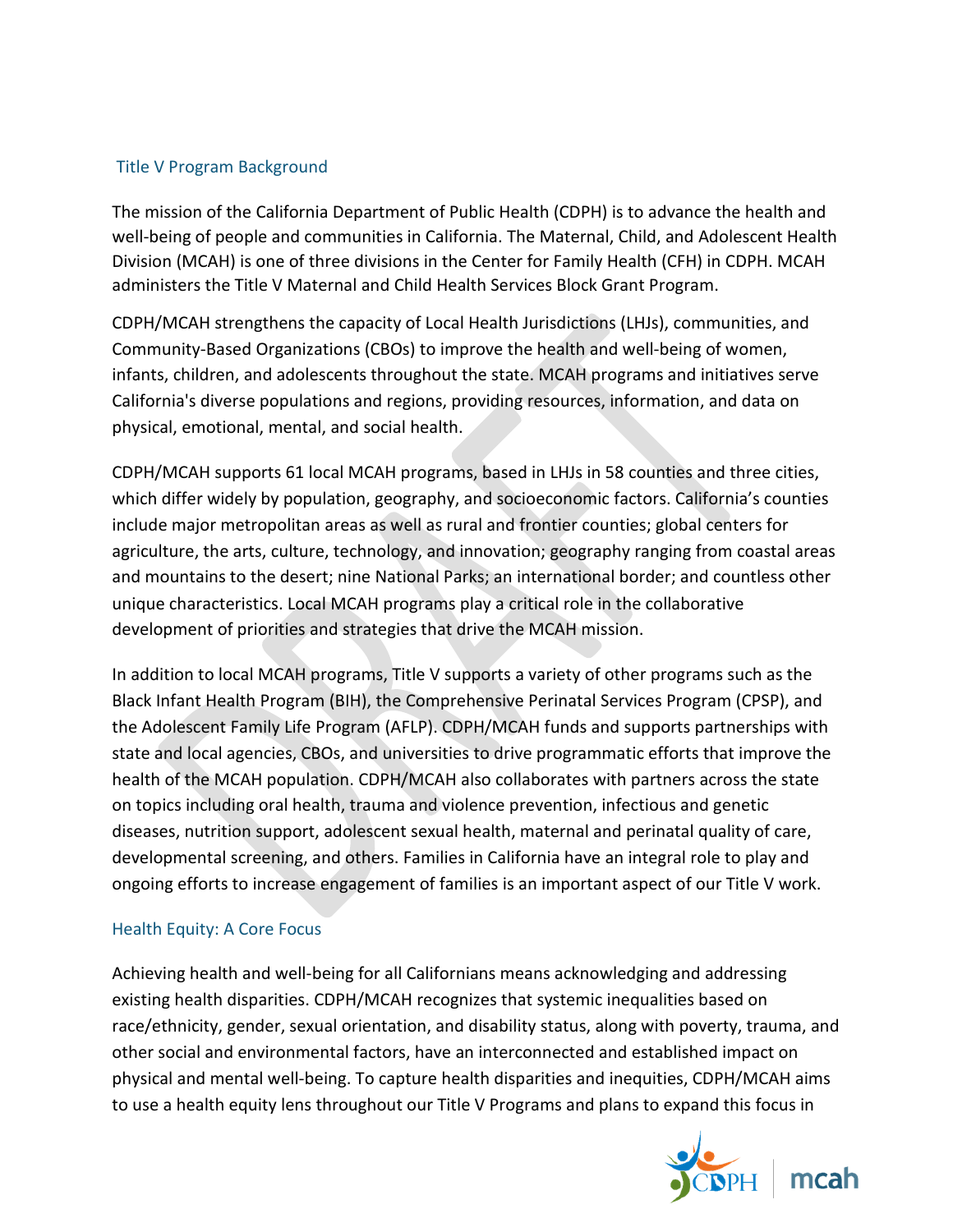### the future.

Recognition of the role of social determinants in health outcomes is at the heart of our work at CDPH/MCAH. CDPH/MCAH has the responsibility to apply a health equity focus to all aspects of our work—what we lead, fund, partner, and support—and the capacity to be intentional about addressing the needs of our MCAH populations through our programs. CDPH/MCAH programs connect families to economic, social, and physical supports and services that can help mitigate the impact of discrimination and poverty on their physical and mental/emotional health. CDPH/MCAH recognizes the need to listen to and learn from our population for program development and improvement. CDPH/MCAH encourages engagement of individuals and families that are served by our programs to ensure their needs are addressed.

The MCAH division is committed to exploring and addressing both the causes and the effects of structural injustices on mothers, infants, children, and adolescents within our communities. As one example, between 2017-2019, the pregnancy-related mortality ratio for Black women and birthing people was three to four times greater than the mortality ratios for Asian/Pacific Islander, Hispanic/Latinx, and White persons. CDPH/MCAH has undertaken several efforts, including expansion of the BIH program and establishment of the Perinatal Equity Initiative (PEI), to reduce racial health disparities in birth outcomes among Black women and birthing people. The new State General Funds, distributed in 2020, were expended to increase core BIH staffing; provide childcare for BIH participants; provide door-to-door transportation for participants; and provide participants with the option for one-on-one case management only if they are unable to attend BIH group sessions.

CDPH has an active Office of Health Equity, and our staff participate in the department's racial equity initiative. A new Health Equity Liaison position has been created for CFH to embed racial and health equity into the department's policies, programs, and services. The Health and Human Services Agency is a member of the Health in all Policies Task Force whose charge is to address the social, environmental, and policy contributors to inequities in our state. While MCAH has made significant strides in health equity, a great deal of work is still left to do and that is reflected in our planned activities for 2021-2025.

## Impact of COVID-19

The COVID-19 pandemic has affected every aspect of life in California and put the state in an extended state of emergency. California's "Blueprint for a Safer Economy" outlined a framework for a safe progression of opening more businesses and activities in light of the pandemic. Between August 2020 to June 2021, every California county was assigned to a COVID-19 risk-level tier based on weekly updates to local health department data. California's color-coded county tier system was based on new case rates, positivity rate, adjusted case rate, and a health equity metric. Counties faced varying degrees of activity and capacity restrictions

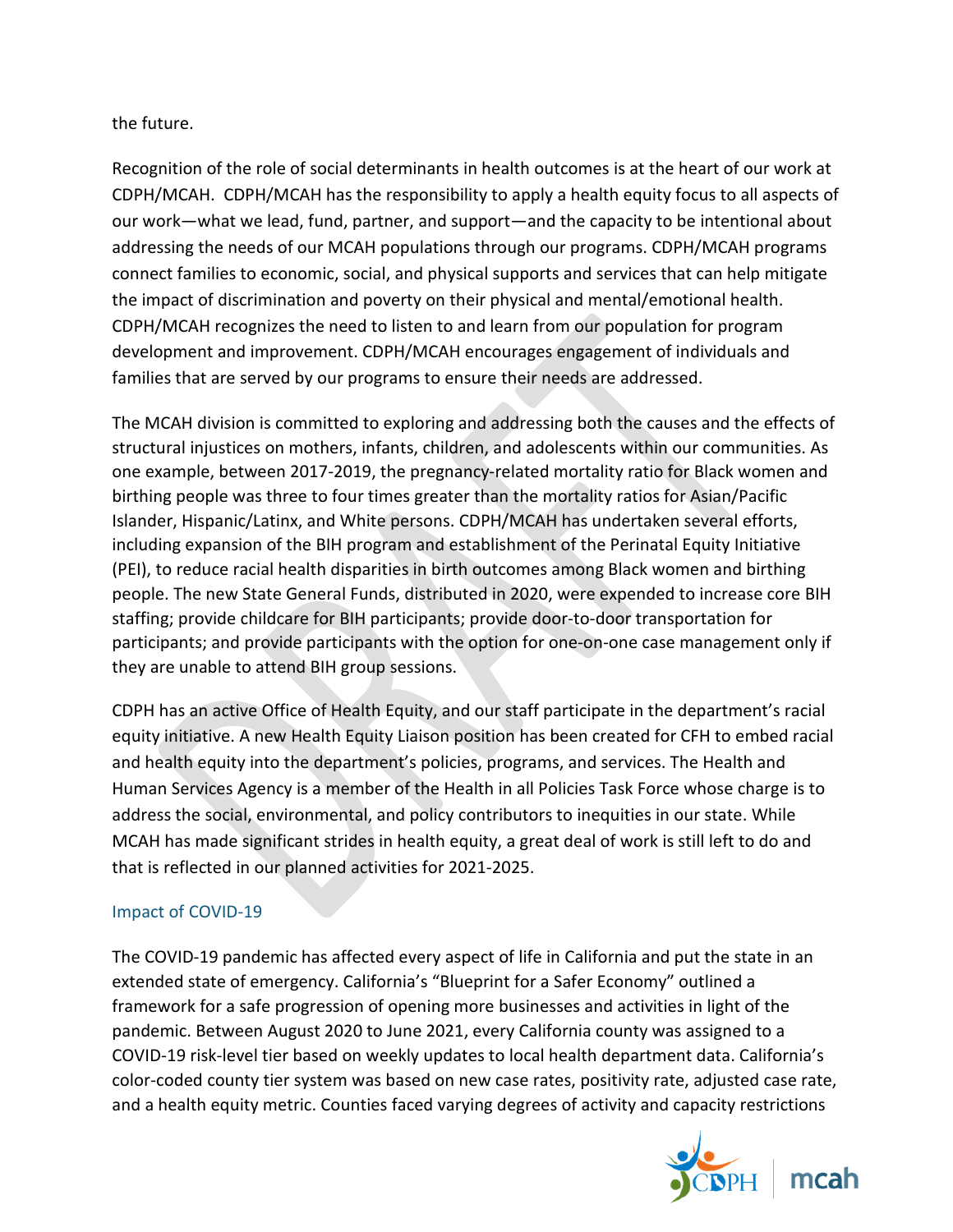based on their tier level. On June 15, 2021, California fully reopened the economy as significant progress was made in vaccinating individuals and reducing community transmission.

As California emerges from the COVID-19 crisis, CDPH/MCAH strives to redesign and recalibrate programs and initiatives in the context of the pandemic, especially those disproportionately impacted. Within CDPH/MCAH, essential functions were prioritized while coping with the evolving pandemic. The impact on the MCAH population includes, but is not limited to, increased mental health issues; loss of social support and connection; increased risk of preterm births, stillbirth, and other pregnancy complications; increased violence, childhood adversity, and trauma; disrupted access to health care, social services, and education; and increased economic hardships such as food insecurity and employment loss. CDPH/MCAH will continue to monitor other secondary impacts of the pandemic on California families.

Over the past year and a half telehealth was incorporated into our case management and home visiting programs, create population-specific tips sheets and guidance, expand our data collection to track impacts of the pandemic on MCAH populations, pitch in to help each other as staff are redirected to focus on the pandemic response, and respond to other challenges as they arise. CDPH/MCAH actively tracked changes to local MCAH needs and challenges, adapting MCAH program guidance and data collection to ensure continued services with increased flexibility to address local needs. The impact and stress of the pandemic on MCAH populations and public health professionals has been compounded by layers of additional crises and statewide events, including a devastating wildfire season in 2021, public safety power shutoffs and power outages, resettlement of Afghan refugee families, and civil unrest, among others.

The MCAH workforce has been significantly impacted, with many state and local MCAH staff still redirected and/or are transitioning back from reassignment to the COVID-19 pandemic response. The reduced capacity of local MCAH staff to work on MCAH activities has hindered our ability to utilize existing funding and accept or apply for new funds.

The COVID-19 public health emergency also affected Title V planning and implementation. The five-year needs assessment and action planning process for the new cycle (2021-2025) was largely finalized in early 2020, before the severity of the pandemic was understood. As the pandemic continues, some of the priority needs, strategies, and activities presented in the report may need to be adjusted.

## **MCAH PRIORITIES**

The priorities and focus areas below were identified through a synthesis of local MCAH needs

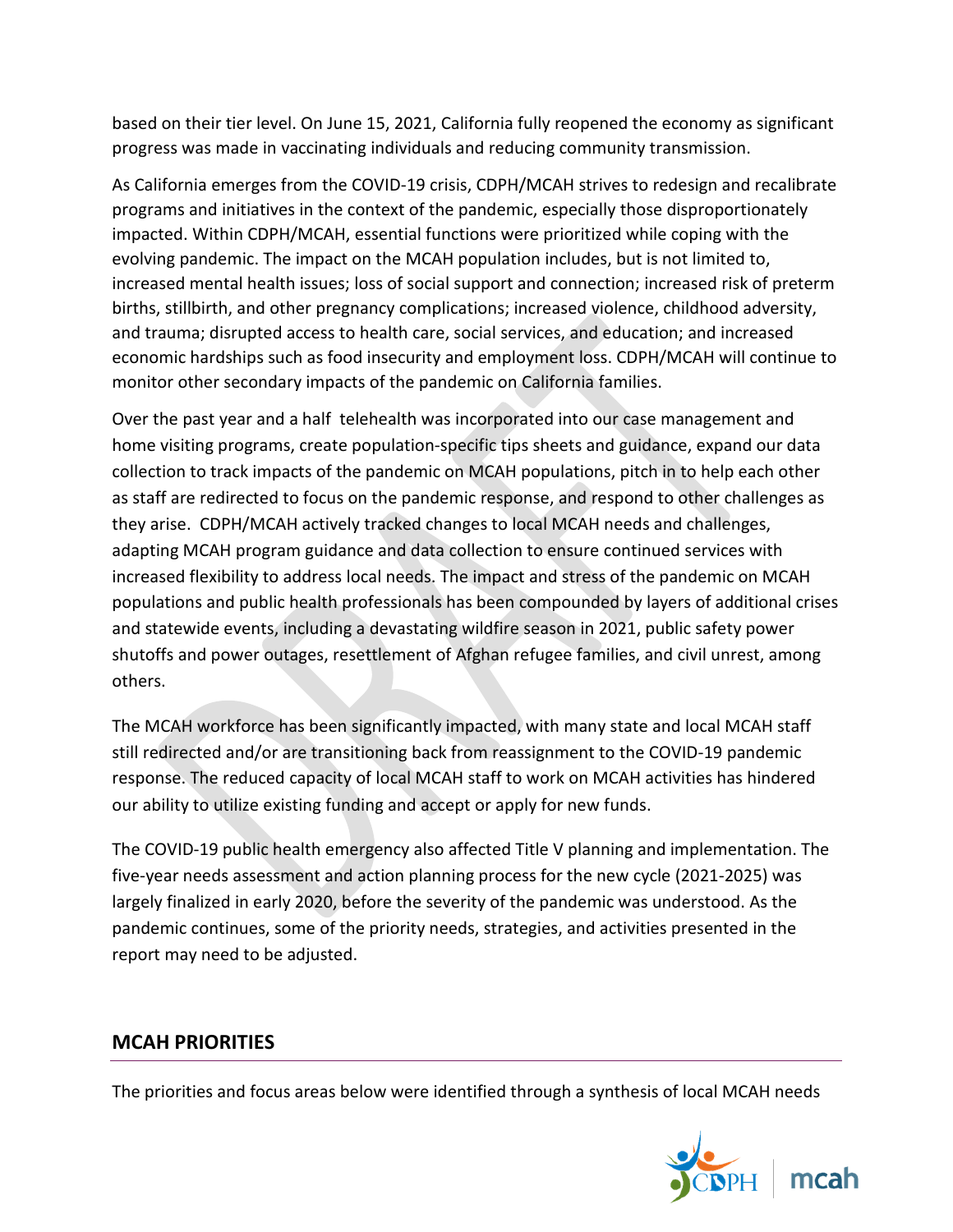assessments, a review of population data and key literature, engagement of MCAH programs and stakeholders through surveys, interviews, and stakeholder meetings, and an assessment of program capacity and key partnerships at the state level.

The following Priority Needs outline the overarching goals in each of the five Title V population health domains. created focus areas within each priority to further delineate and communicate the most pressing needs for our populations.

**WOMEN/MATERNAL** Priority Need 1: Ensure women in California are healthy before, during, and after pregnancy.

#### Focus areas:

- Reduce the impact of chronic conditions related to maternal mortality.
- Reduce the impact of chronic conditions related to maternal morbidity.
- Improve mental health for all mothers in California.
- Ensure optimal health before pregnancy and improve pregnancy planning and birth spacing.
- Reduce maternal substance use.

**PERINATAL/INFANT** Priority Need 1: Ensure all infants are born healthy and thrive in their first year of life.

Focus area:

- Improve healthy infant development through breastfeeding.
- Improve healthy infant development through caregiver/infant bonding.

## **PERINATAL/INFANT** Priority Need 2: Reduce infant mortality with a focus on eliminating disparities.

*CDPH/MCAH recognizes that infant mortality in California hit a record low at 3.9 infant deaths per 1,000 live births, a decrease of 7.1 percent from 4.2 infant deaths per 1,000 live births in 2019. However, the Black infant mortality rate increased to 10.2 deaths per 1,000 live births in 2020, 3.8 times higher than the White infant mortality rate (10.2 vs. 2.7) in 2020. CDPH/MCAH recognizes the need to be intentional in addressing this disparity and adapt our ongoing activities to address the underlying causes.*

Focus areas:

• Reduce Black infant mortality.

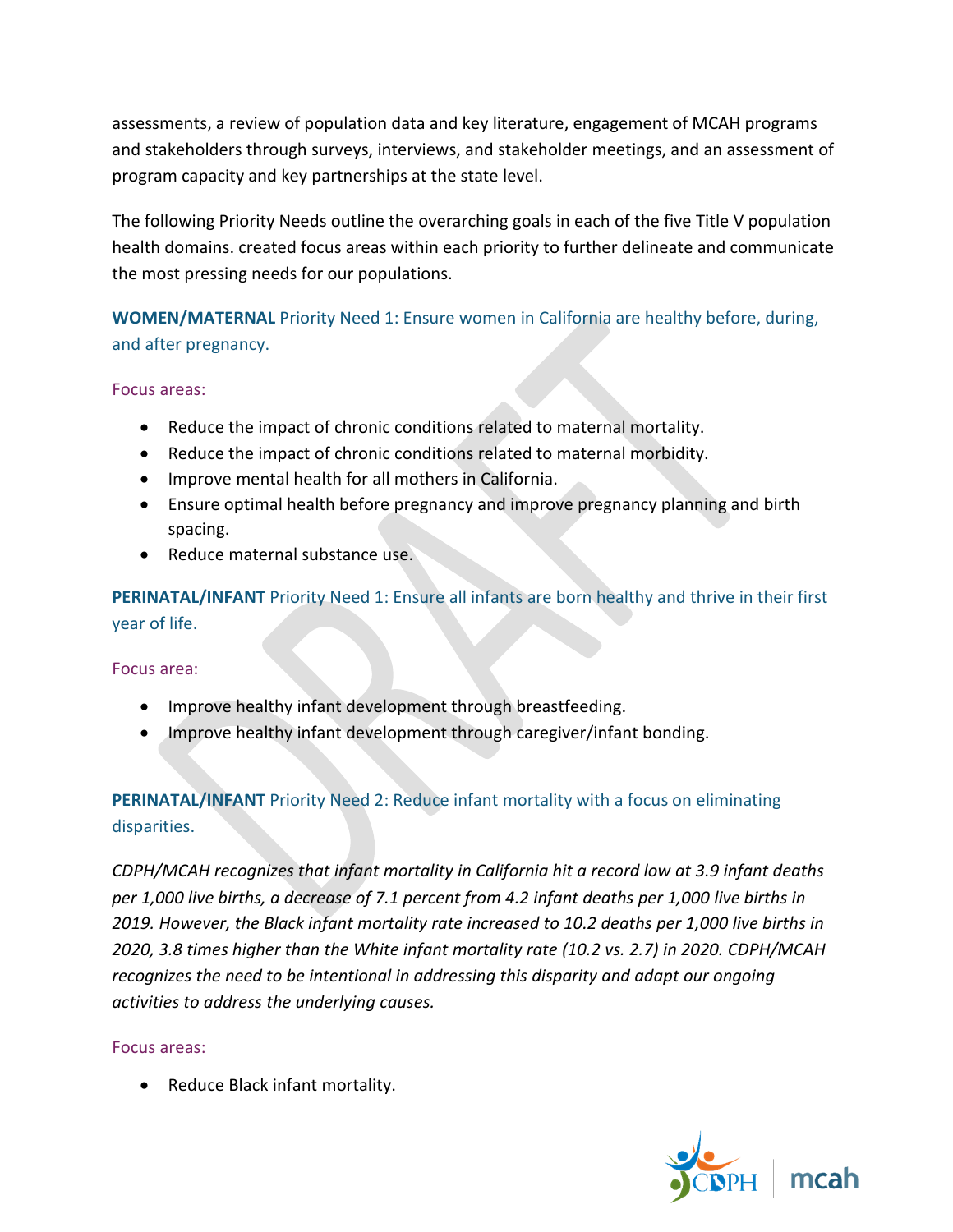• Reduce preterm births.

**CHILD** Priority Need 1: Optimize the healthy development of all children so they can flourish and reach their full potential.

Focus areas:

- Expand and support developmental screening.
- Raise awareness of adverse childhood experiences (ACEs) and prevent toxic stress through building resilience.
- Support and build partnerships to improve the physical health of all children.

**CHILDREN AND YOUTH WITH SPECIAL HEALTH CARE NEEDS (CYSHCN)** Priority Need 1: Make systems of care easier to navigate for CYSHCN and their families.

Focus areas:

- Build capacity at the state and local levels to improve systems that serve CYSHCN and their families.
- Increase access to coordinated primary and specialty care for CYSHCN.

**CHILDREN AND YOUTH WITH SPECIAL HEALTH CARE NEEDS** Priority Need 2: Increase engagement and build resilience among CYSHCN and their families.

Focus area:

• Empower and support CYSHCN, families, and family-serving organizations to participate in health program planning and implementation.

**ADOLESCENT** Priority Need 1: Enhance strengths, skills, and supports to promote positive development and ensure youth are healthy and thrive.

Focus areas:

- Improve sexual and reproductive health and well-being for adolescents.
- Improve awareness of and access to youth-friendly services for adolescents.
- Improve social, emotional, and mental health and build resilience among adolescents.

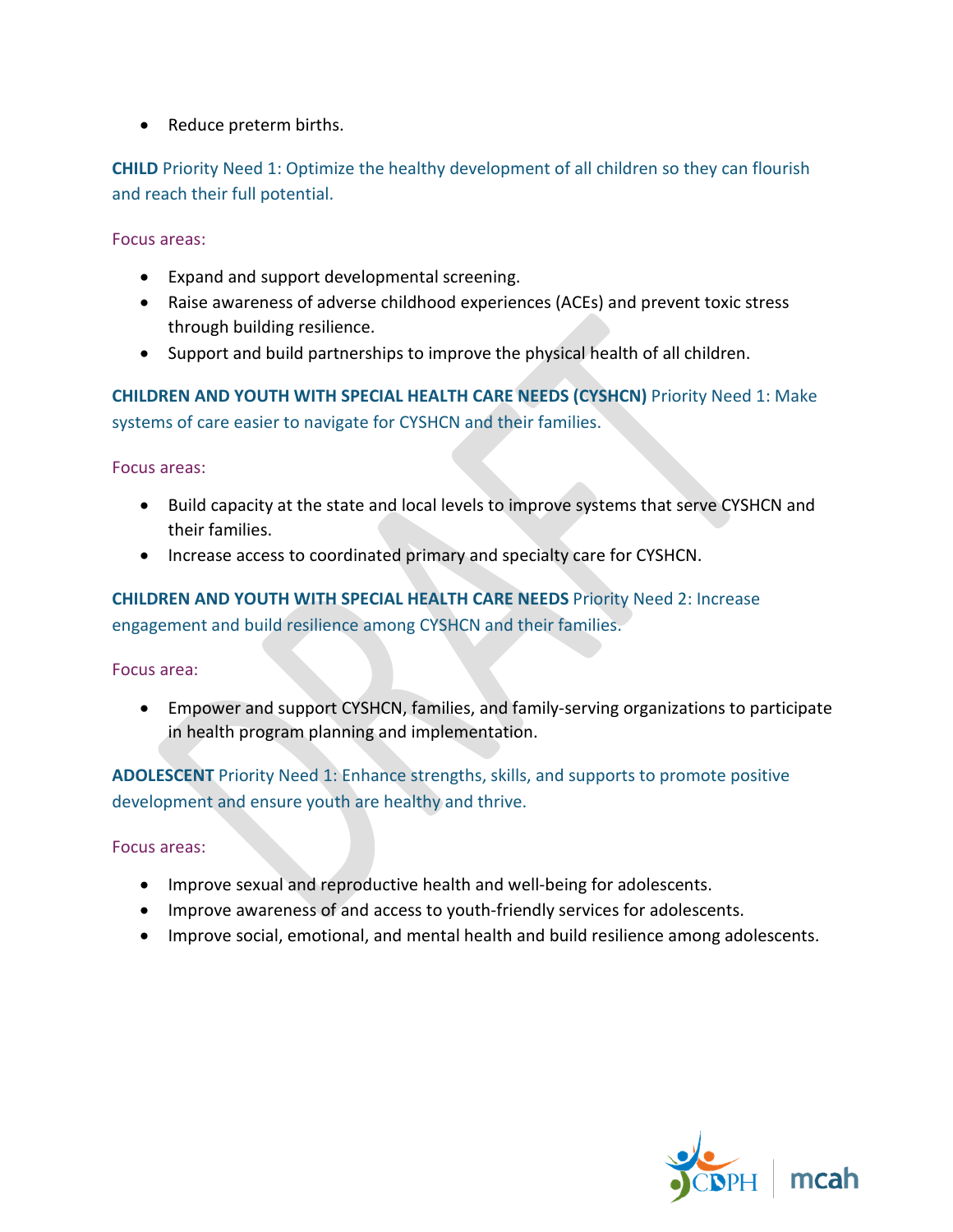# **HOW TITLE V FUNDS MCH EFFORTS IN CALIFORNIA**

As described in the previous section, Title V supports a wealth of activities in California. CDPH/MCAH also takes the lead in administering other state and federal funds that align with Title V to support key programs and initiatives to improve the health of moms, babies, children, adolescents, and families in California.

CDPH/MCAH receives Federal Maternal, Infant, and Early Childhood Home Visiting (MIECHV) funds and State General Funds to lead local home visiting programs across the state. CDPH/MCAH is committed to responding with adaptability and dedication to meet the needs of the diverse MCAH populations across our state. The Title V Maternal and Child Health Block Grant provides core funding to California that helps MCAH to lead, fund, partner, and support activities to meet its mission.